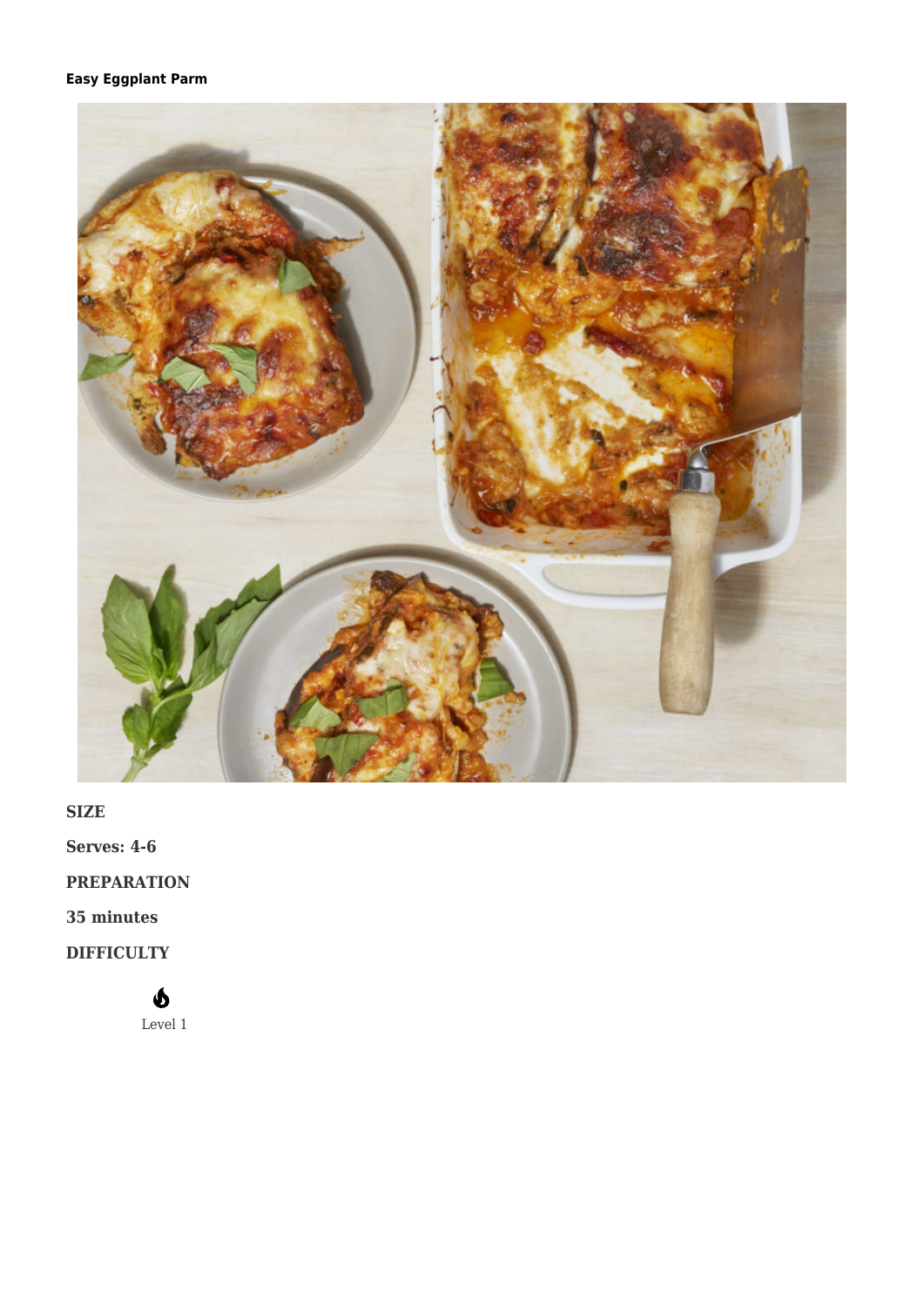

**Make this Italian-American favorite at home. Serve with a side of spaghetti or a big green salad and see what Sunday red sauce dreams are made of. \*Chef's kiss\***

## **Ingredients**

## **Process**

- **2** eggs, beaten
- **1** cup Italian style breadcrumbs or gluten-free panko
- 2 lbs. globe eggplant (about 2 small to medium sized) cut into 1/4 inch slices.
- **3 Tbsp** olive oil, divided
- 2 16 oz. jars not just pasta sauce
- **2 1/4 cups** shredded mozzarella cheese
- **1 cup** basil, torn